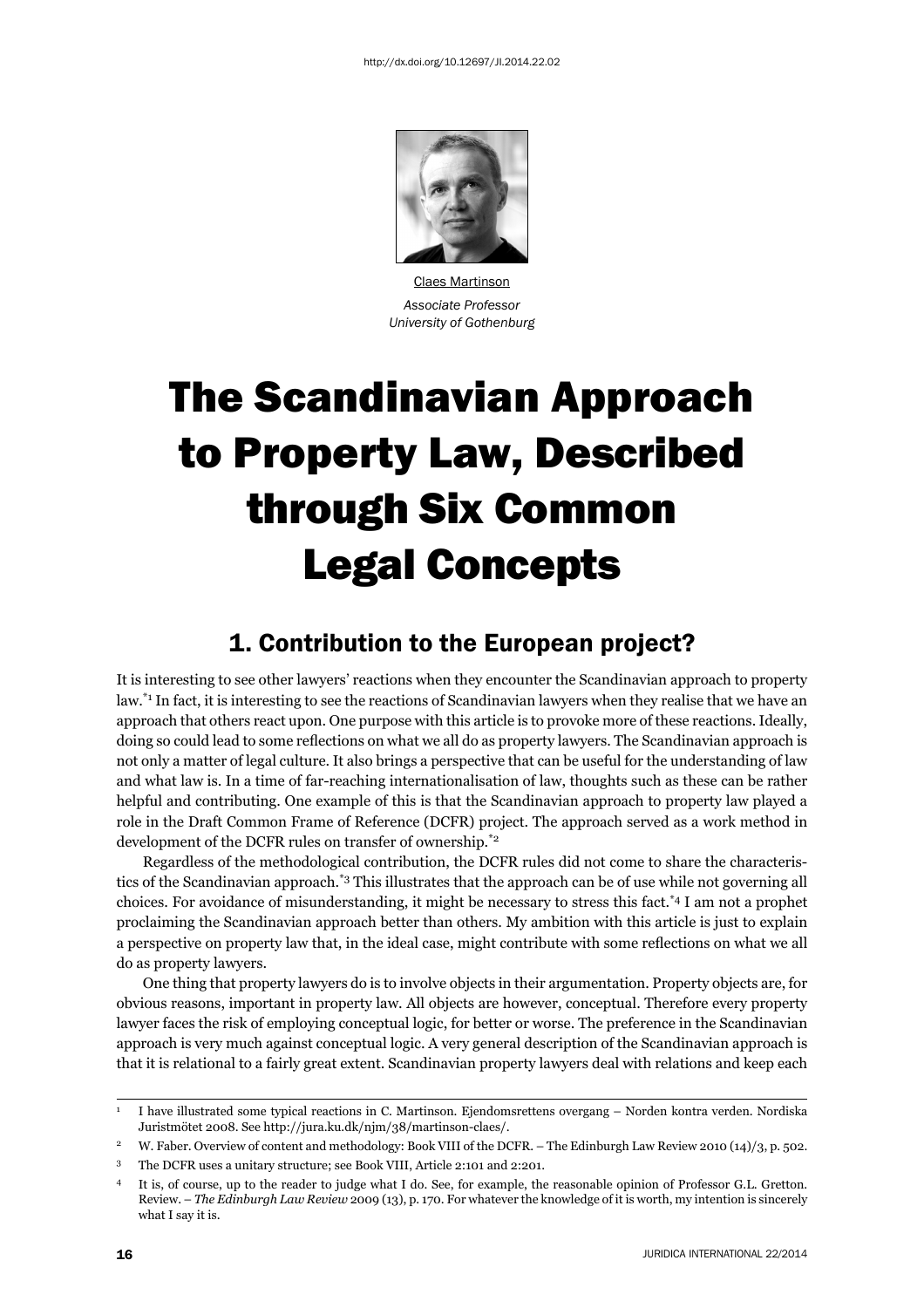of them apart without connecting a solution of one problem to the solution of a problem in another relation. We also think that context matters. This has effects on how we use legal concepts.

It is not self-evident how the Scandinavian approach should be presented. As I have mentioned above, Scandinavian lawyers do not have a general notion of having a particular approach. That is not a topic in the legal education, nor has it been a theme in legal research. The fact that the approach stems from legal theoretical discourse in 1900–1975 does not mean that there is any description of an approach as such. What I do here is to construct such a description. I have done this from a general analysis of legal argumentation in Scandinavia, and primarily the Swedish argumentation. My description depicts the Scandinavian approach in a rather consequent and distinct way.

I have chosen to do my presentation by using concepts in a way that I hope can function as common ground. This is not only to aid the reader, but also to allow some comparative remarks. Each of the following sections deals with a legal concept that is more or less familiar to quite a few lawyers. The concepts are ownership, transfer of ownership, unjustified enrichment, the coming into existence of a claim, *acessio*, and *traditio*.

#### 2. Ownership

To explain the Scandinavian legal approach to ownership, I like to use a recent case from the European Court of Human Rights, in Strasbourg: the case *Gillberg v. Sweden*, from April 2012.\*5

Gillberg is a university professor in child and adolescent psychiatry.\*6 He and his team conducted a lengthy large-scale study of pre-school-age children that looked at hyperactivity and attention-deficit disorders in children (ADHD and DAMP). Gillberg had promised confidentiality to the volunteers in the study, since the research involved a very large quantity of privacy-sensitive data on the children and their relatives. This became a problem after the study was finished and the results presented in several books and articles. Two people, a researcher in sociology and a paediatrician, wanted access to the research file. They claimed support for this claim in Swedish legislation on public access to official records.<sup>\*7</sup> Gillberg refused to give them access, because of the promise of confidentiality. He refused even though the Administrative Court of Appeal had decided that he had to grant access. It made no difference that the vice-chancellor of the University of Gothenburg's threatened to bring him before the Public Disciplinary Board if he did not. Gillberg's team of researchers supported him, and the research file was never revealed. Three of Gillberg's colleagues destroyed it. Since it was voluminous, this took several days.

Gillberg was convicted for misuse of office under Chapter 20, Article 1 of the Swedish Penal Code. So was the vice-chancellor of the university, since he had failed to ensure that the documents were available for release.

Professor Gillberg sued Sweden before the European Court of Human Rights in Strasbourg. He claimed that he had a right under Article 8 of the Convention for the Protection of Human Rights and Fundamental Freedoms not to impart confidential information and that this right had been breached by his criminal conviction. He also claimed that he had a negative right, within the meaning of Article 10 of the convention, not to supply the disputed research material.

The above is but a brief description of the case, but it is enough for an understanding of what the judges did in their decision. From a Scandinavian approach to law, the judges developed very surprising reasoning. What they did was to use the concept of ownership to decide the case. They said this:

"… the crucial question can be narrowed down to whether the applicant, as a public employee, had an independent negative right within the meaning of Article 10 of the Convention not to make the research material available, although the material did not belong to him but to his public employer, the University of Gothenburg, and despite the fact that his public employer—the university—actually intended to comply with the final judgments of the Administrative Court of Appeal granting K and E access to its research material on various conditions, but was prevented from so doing because the applicant refused to make it available. [...] In the Court's view, finding that the applicant

<sup>5</sup> *Gillberg v Sweden*, 41723/06, Strasbourg, 3 April 2012.

<sup>6</sup> http://en.wikipedia.org/wiki/Christopher\_Gillberg.

<sup>7</sup> Tryckfrihetsförordning (1949:105), Chapter 2.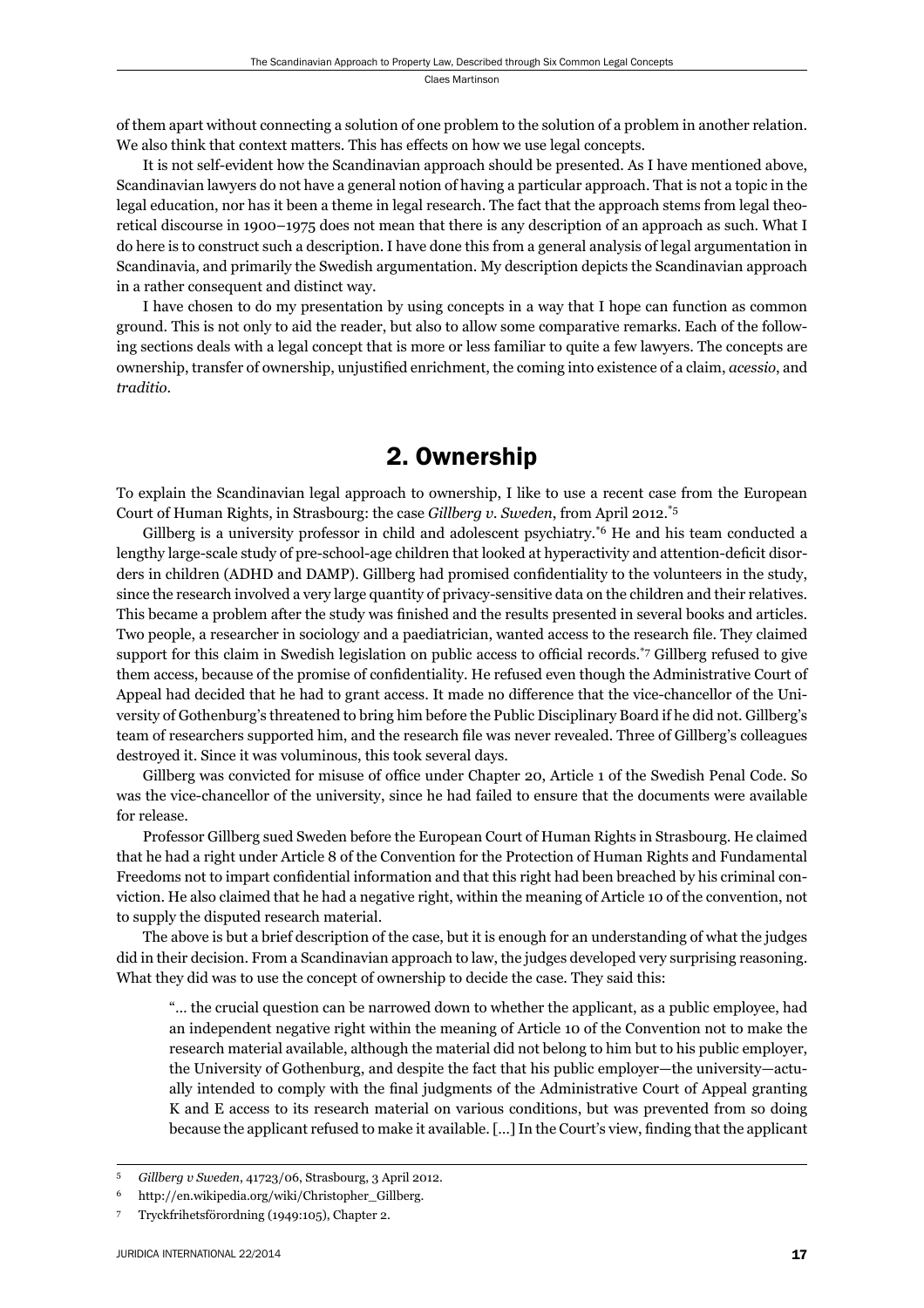had such a right under Article 10 of the Convention would run counter to the property rights of the University of Gothenburg.\*8

From a Scandinavian approach to law, this is indeed a remarkable way of reasoning. It is remarkable because ownership of the documents was not at all the issue. The issue concerned the interests that the parties had with respect to disclosure of certain information.

By bringing in the concept of ownership, the judges moved the attention away from the real issue.<sup>\*9</sup> What they say is the crucial question is an issue that has nothing at all to do with the real interests behind the conflict. In their crucial reasoning, they decide the case by referring to a different set of interests. This effect is amplified by the fact that the judges actually consider ownership of the physical objects. They change the object of the conflict from the information into the papers.

The judges make their decision by employing clear simplification. This can be illustrated by the question of whether the decision would have been different if Gillberg had himself provided all of the paper material needed for the study and kept all of the documents produced at home. Since academic projects in medicine are often carried out in co-operation with private companies, something of this sort could easily have occurred. The question therefore shows that such simplified reasoning can lead to haphazard results. From the Scandinavian perspective, it is important to avoid haphazard results and reasoning divorced from the real interests at hand. In that view it is seen as too simplistic to reason with conceptual logic as the Strasbourg judges did. The legitimacy of a decision should proceed mainly from the strength of the argumentation, not from formal authority alone.

With the Scandinavian approach the concept of ownership would not have been used in construction of the solution. In addition the Strasbourg judges' reasoning would have been excluded also for another reason. Their reasoning lacked assumptions as to the consequences of the normative implications, and such assumptions are important in Scandinavian argumentation. The possible consequence of academic researchers in future using private papers for their academic projects would have formed part of a valid argument. The judges would then have contemplated whether this would open an easy way to avoid public access. If so, the decision could well have been that ownership of the papers is of less importance than public access. In the Scandinavian approach, legal issues are to be resolved not only by means of the norms and the concepts but also through striking a balance between the interests behind the norms and concepts. Taking the possible consequences into account is one of the ways to assure that such a balance is striven for and that the underlying interests are not forgotten.

The Strasbourg judges' decision also illustrates the extent to which legal reasoning can lack consideration of the interests behind the concepts. The decision is truly remarkable in this sense, especially in view of the purpose of the Strasbourg court. The court should have been deciding on the limits for protection of some interests of individuals versus the state. In this specific court, the concept of ownership is, by convention, used to grant individuals protection against the state.\*10 What the judges did, was however to use the concept against the individual. It was not used to prevent the state from interfering with the rights of the individual but for something else. From what we can read, the judges used the concept instrumentally and came to their conclusion via conceptual logic.\*11

The reasoning in this case is, in other words, a clear example of something other than the Scandinavian approach.\*12 It is an illustrative example of how the concept of ownership can be used as a tool that

<sup>8</sup> Sections 92–93 of the judgement.

It should be pointed out that the judges' reasoning in the case encompasses much more than I have mentioned here. Therefore, the decision can, and should, be described as a wiser and more elaborated decision. What I do in this article is accord much weight to the fact that the judges proclaim that 'the crucial question' is that of ownership of the material.

<sup>10</sup> One might remark that the ownership/property rights article of the 1952 additional protocol to the Convention for the Protection of Human Rights and Fundamental Freedoms (that is, Article 1) protects also legal persons and therefore claim that the state is a legal person that should be protected. Here, I will comment on this only as another illustration of what the Scandinavian approach is not. Such reasoning would be seen as conceptual logic parted from, *inter alia*, the fundamental fact that the convention is an agreement between states.

<sup>11</sup> Again, please note that I give very great weight to the fact that the judges claim that 'the crucial question' is that of ownership of the material. Please note also that I do understand that the legal culture in Strasbourg should not be Scandinavian. I am not saying that the judges have applied bad reasoning; I state only that they did something very different from what a judge would do if taking the Scandinavian approach.

 $12$  The fact that the Swedish and the Finnish judge participated in the decision, and that the registrar was Swedish, does not change this fact. What I describe is an approach to law in general. There is no reason to speculate as to what might have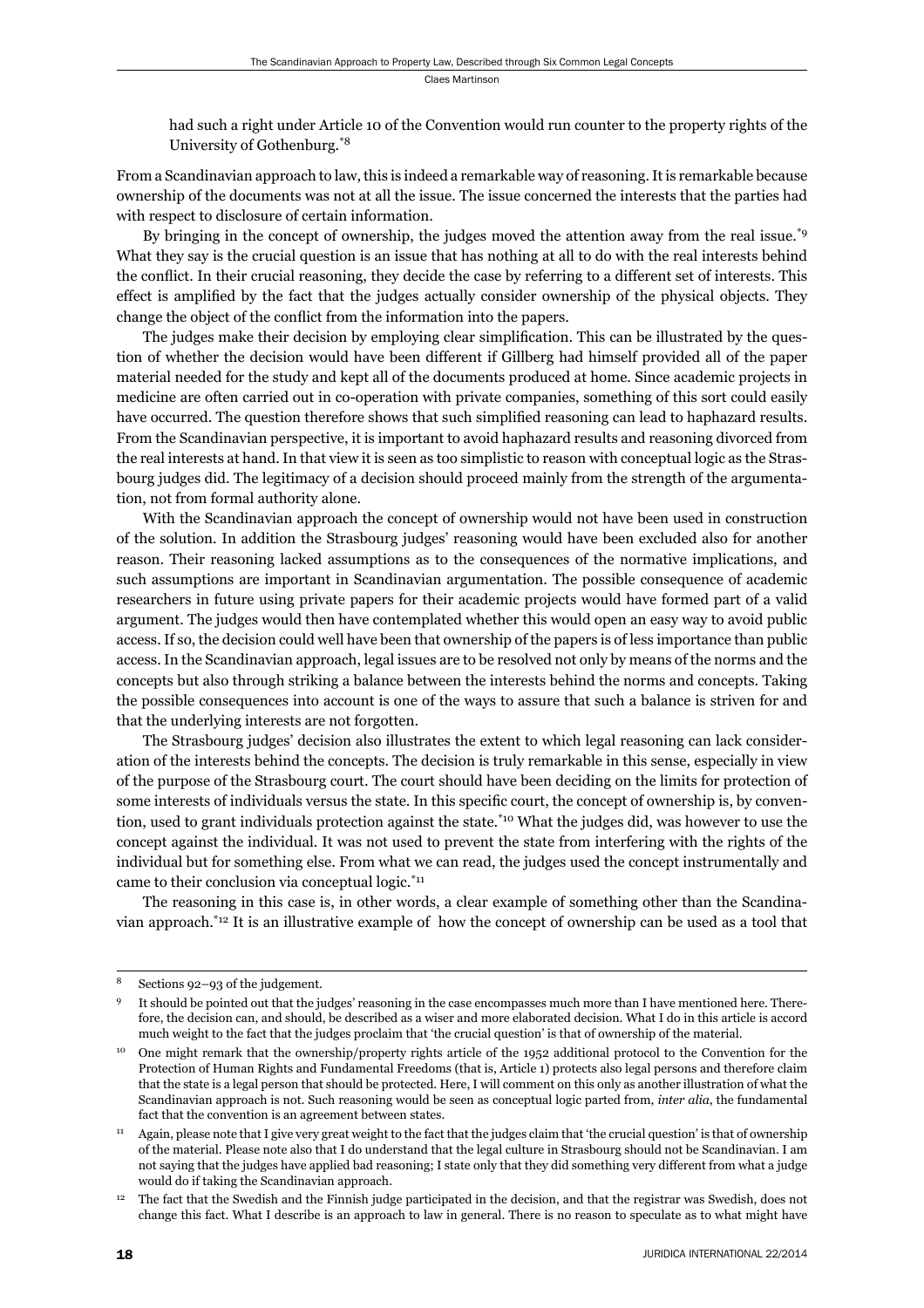interferes with the decision-making process rather than supporting it. This is also an illustration of how difficult the tool is to use. It can be used without no-one even noticing that they use it upside down.

That the concept of ownership is complex and difficult to apply is a central theme in the Scandinavian approach. In fact, one could say that the latter approach was to some extent developed around the concept of ownership.<sup>\*13</sup> Ownership is always understood in relative terms and as a more specific interest in the relation and context at hand. To underscore this, Scandinavian lawyers even tend to avoid using the concept when dealing with legal issues.\*14 Since the relations are kept apart a clearer way is to use words such as 'priority' or refer to a 'better right' of one party with respect to the other.

The case before the Strasbourg court should, with the Scandinavian approach, be resolved with reasoning that balances the interests between individual employees of the state and their employer, the state. At the same time, it should achieve balance between the society's interests in promotion of research and the same society's interest in access to research material. All norms that are found to be relevant should be used in determination of this balance. Since there are norms that point in different directions, the arguments need to be evaluated. One normative argument that would be considered strong is that an employee shall not be able to make his employer bound by a personal promise, especially if that promise goes against statutory law. In the decision-making process, it would be important also to reflect upon such things as the various consequences of the norm that any proposed decision would establish.

There is, of course, much more to be said if one were to try to describe how legal decisions are made. What I have done in this section of the paper is mainly to give an illustration of what the Scandinavian approach is, from the starting point of what it is not. I hope the illustration proves the point. There are reasons for the Scandinavian scepticism about use of the concept of ownership in the construction of solutions. With the Scandinavian approach, we try to not even involve that concept in the legal reasoning.

#### 3. Transfer of ownership

The concept 'transfer of ownership' can be used to build solutions for a lot of different legal issues. It can be used as the starting point for a superstructure for the norms that regulate the issues. The structure can make it easy to find a way among the norms, and it can govern how the solutions are constructed in such a way that the process appears to be rendered clear and predictable. These possible advantages are nether the less not good enough for the Scandinavian approach. The Scandinavian approach is to not use the concept at all. We have no superstructure, and we prefer not letting such a concept govern either the solutions or the reasoning.

The Scandinavian way is instead to deal with each issue separately, without connecting the issues to a superstructure that involves ownership. What we do is to use different problem categories to sort and analyse different kinds of issues pertaining to property.\*15 These categories are contractual relationships between two parties, non-contractual relationships between two parties, double transfer, unauthorised transfer, priority relative to the transferee's creditors, and priority relative to the transferor's creditors. The

14 See, for instance, K. Rodhe. *Handbok i sakrätt*. Stockholm 1986, pp. 175–176.

been said among the 17 judges and why they happened to employ argumentation that is so remarkable from a Scandinavian perspective.

<sup>13</sup> See, for example, the overview by M. Lilja. National Report on the Transfer of Movables in Sweden. – W. Faber, B. Lurger (eds). *National Reports on the Transfer of Movables in Europe, Vol. 5: Sweden, Norway and Denmark, Finland, Spain*. Munich: Sellier 2011, pp. 27–31. – DOI: http://dx.doi.org/10.1515/9783866539099.1.

In the same volume, J.-O. Færstad, M. Lilja. National report on the transfer of movables in Norway and Denmark, pp. 214–215. – DOI: http://dx.doi.org/ 10.1515/9783866539099.205. See also the overview in C. Martinson. *Transfer of Title Concerning Movables, Part III: National Report: Sweden*. Frankfurt 2006, pp. 10–13.

<sup>15</sup> The majority of Swedish literature on property law uses this kind of categorisation. Most evident is probably the book by Zetterström, since the title he adopts is 'The four main cases of property law'. S. Zetterström. *Sakrättens fyra huvudfall*, 3rd ed. Uppsala, Sweden: Iustus förlag 2012. See also T. Håstad. *Sakrätt avseende lös egendom*, 6th ed. Stockholm: Norstedts Juridik 1996; G. Millqvist. *Sakrättens grunder: En lärobok i sakrättens grundläggande frågeställningar avseende lös egendom*, 6th ed. Visby, Sweden: Norstedts Juridik 2011; H. Hessler. *Allmän sakrätt: om det förmögenhetsrättsliga tredjemansskyddets principer*. Stockholm: P.A. Norstedt & söner 1973. See also the Norwegian monograph by T. Falkanger and A. T. Falkanger. *Tingsrett*, 7th ed. Oslo, Norway: Universitetsforlaget 2013. For an example of an earlier and different kind of categorisation, see Ö. Undén. *Svensk sakrätt*, 10th ed. Lund, Sweden: Liber läromedel 1976. See also the old but specific comment in English by F. Vinding Kruse. What does 'transfer of property' mean with regard to chattels? A study in comparative law. – *American Journal of Comparative Law* 1958, p. 500.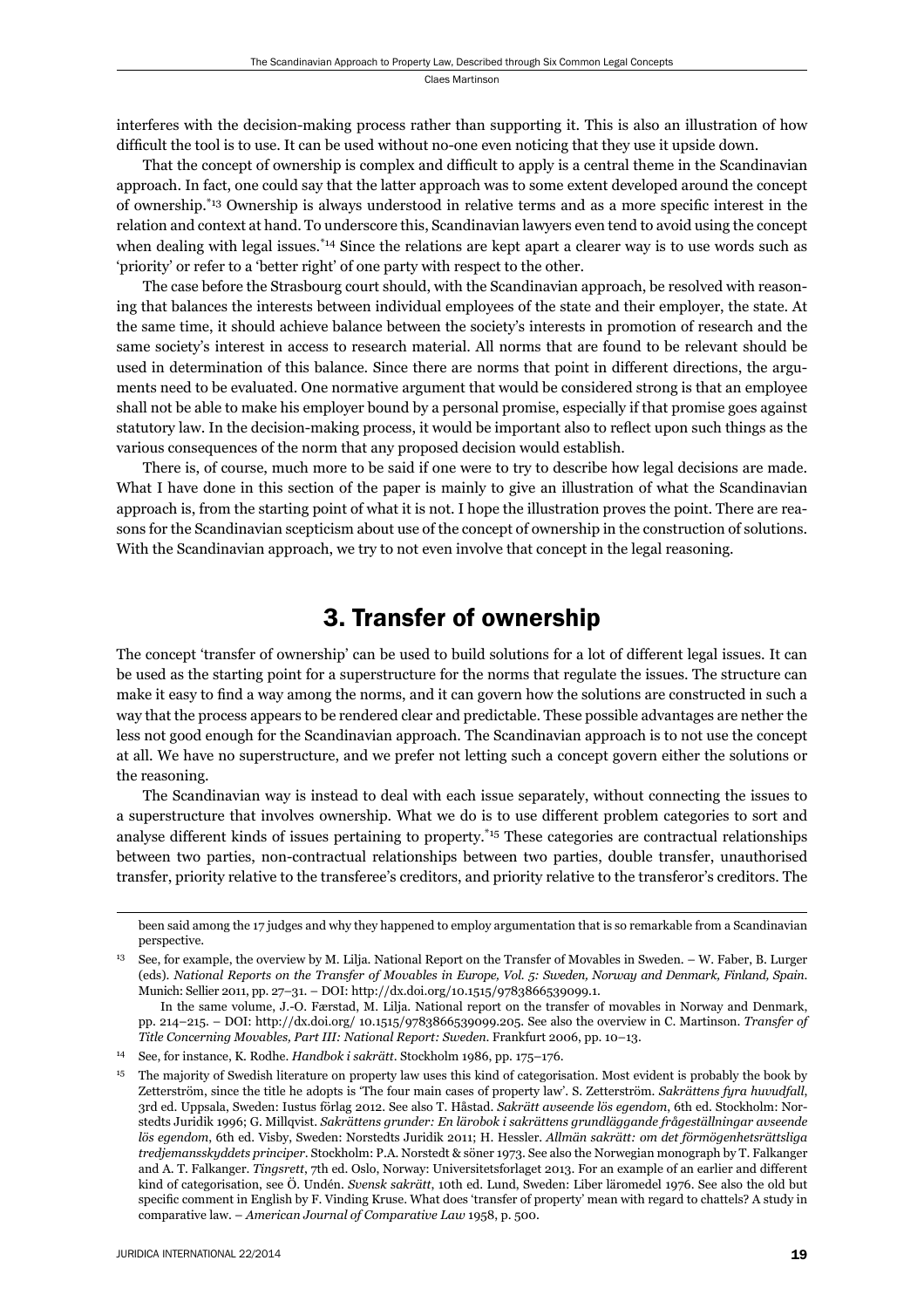solutions to these problems are not connected to each other. Each conflict is simply dealt with on its own merits.

This means, for example, that transferee C might win out against transferor B's creditors CR but lose out relative to B's transferor A. The reason for this is simply that we prefer to decide on issues from the starting point of the typical interests in a relationship between two typical parties to a conflict. As we see the situation, the arguments in unauthorised-transfer conflicts differ from the arguments in conflicts on priority before the transferor's creditors.

An effect is in other words that the solutions of two different conflicts are not co-ordinated with each other. This is not something for which we strive. We do, however, see such an effect as rather unproblematic. The alternative—to connect the solutions to each other—is seen as problematic for the same reasons seen in the example I used on the concept of ownership. A connection would mean involving considerations that are not directly relevant for the problem between the parties. They might even interfere with the decision-making process rather than support it.

To illustrate, I will give another example. The background is a real case from a local court, a few years ago.

Party A was in a hire-purchase contract with B for the land and cottage she owned.<sup>\*16</sup> After a year, B falsified the documentation such that it appeared that B had bought the property from A and paid for it. B used the falsification to become registered as the owner in the land register. Then, B got her elderly uncle C to sign some papers that made it seem that he had bought the property from B. After this, C was registered as the owner in the land register. Some while later, A recognised what had happened and sued C.

C, the elderly uncle, said in the court hearings that he had only helped his sister's daughter out. He also explained that he was very sorry that he could not give A the property back, since it had, by the time of the court proceedings, been sold on to D. Actually, D had, in his turn, even sold the property to E.

In the Scandinavian context, this case is almost as simple as it gets. Since A says that she claims the property and C says he does not, the decision must be that A shall be given priority above C.

What A needs to do after this is to sue the one who turned out to be the person having a claim. This is now E. If E then claims that he has a better right than A, the relation of the two has to be addressed. It would be a rather easy case to decide, since E, according to Swedish legislation, cannot make a good-faith acquisition when B has falsified the documents. $*17$ 

The example illustrates how each relation is dealt with separately in the Scandinavian approach. A downside with this might seem to be that people such as A must make claims with respect to several other people and may even have to go to court on multiple occasions. For practical reasons, however, this picture is not entirely accurate. If A resolves her issue with one of the others, preferably the most central of them, this makes it easier to get the others to follow.

Also, there is a special rule with respect to land. According to this rule, A only needs to sue the person who is registered as the owner at the time when A files suit; A need not sue anyone else to whom C sells the property after being sued. The judgement becomes valid also against D and E. This special rule can be compared to a rule on transfer of ownership. The effects of the rule could be described as a rule that gives A ownership unless C, D, or E makes an acquisition that transfers A's ownership. There is however a fundamental difference since the Swedish system is built from the opposite starting point.

As I have mentioned above, the example of A's sale of land is based on a real case.\*18 I have chosen this case since the actual outcome illustrates also another aspect of the concept of transfer of ownership. The case between A and C is an easy case, and A should win, as already noted. Regrettably, the parties did not argue the case very clearly, and they employed the ownership concept. The local court judge ended up deciding that A should not get what she claimed, since C did not own the property. The decision is just two short sentences and it is not logic. The only way to get it to become logic is to read it with an implied understanding that, since C is not the owner, he cannot give ownership back. That line of thinking is a mistake. It

<sup>&</sup>lt;sup>16</sup> This is not a commonplace type of contract in the context of Swedish land transactions; the parties happened to choose terms of this sort.

<sup>17</sup> I have elaborated on this theme in C. Martinson. *Funktionalismen och bättre rätt till fast egendom*. Svensk Juristtidning 2008, pp. 669–687.

Mariestads tingsrätts dom 2006-11-08, målnummer T28-06. To refine the example, I have made the choice above to modify the circumstances slightly in the telling. In actuality, it seems likely that B falsified the documentation such that C appeared to be the one who bought from A.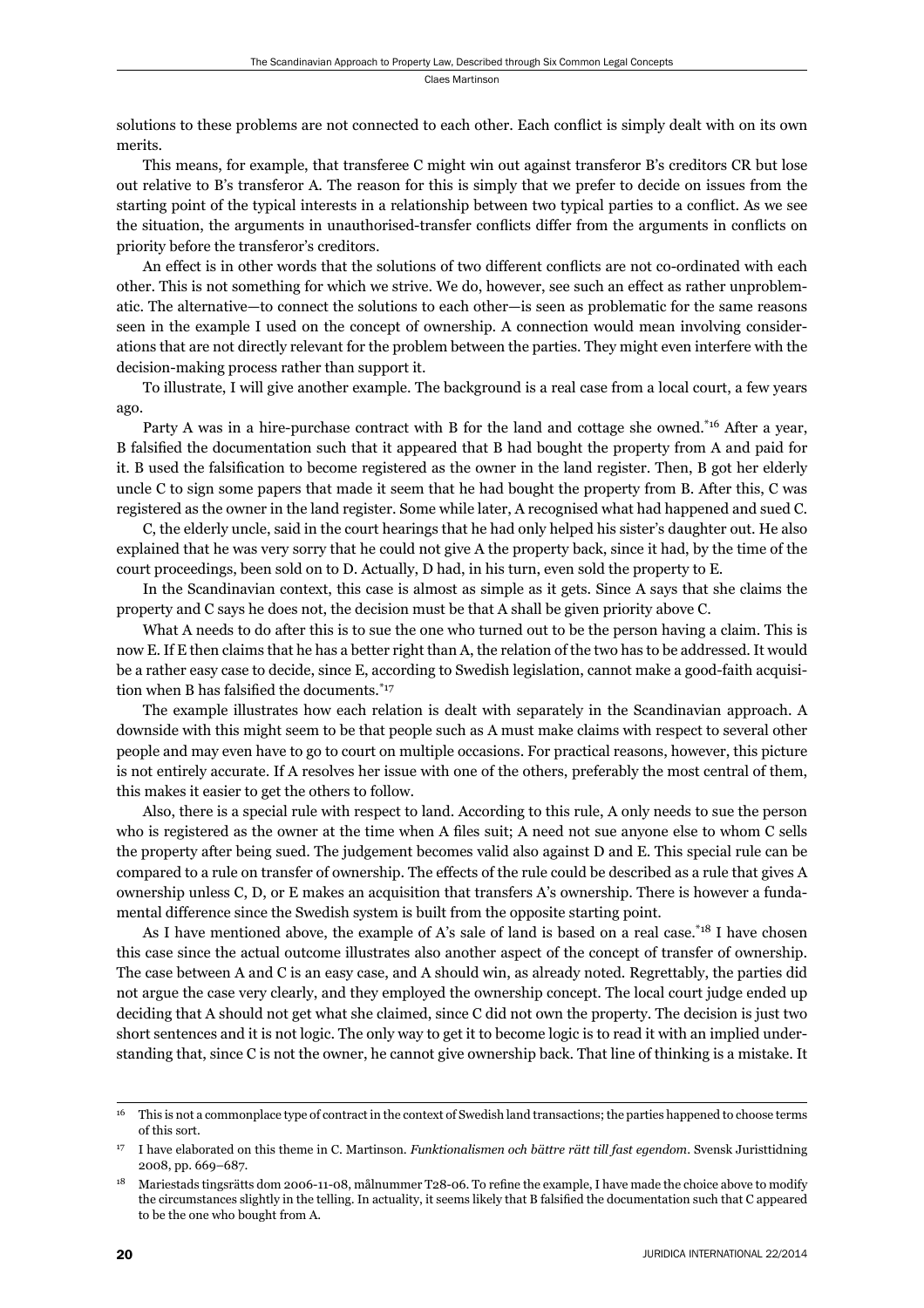illustrates that it might not be so intuitive to follow the Scandinavian approach. To avoid ownership in the analysis is not always easy. The case therefore also illustrates that the concept can lead one's thought into conceptual logic. Norwegian professor Sjur Brækhus expressed the problems we sometimes experience as if the concept of ownership has 'a strong influence over the mind'.<sup>\*19</sup>

From the Scandinavian perspective, it is, in fact, not only the concept of ownership that creates these kinds of problems. Legal concepts do affect our way of understanding reality. On the other hand, this effect is something we need. All legal concepts are, of course, to some extent, normative simplifications that should be used. The legal concepts are central to law. Without them, law would not be law. It would at least be very different. The reason for which the Scandinavian approach sees some concepts as problematic is that the underlying ambition of the Scandinavian approach is realism. It is seen as important that the law be fairly close to the real concerns associated with a specific problem. Transfer of ownership is one concept that has been evaluated from this perspective, and it has been found to be more problematic than helpful.

While this might seem to be a strange choice, at least we Scandinavians are not alone. The thinking behind US law is somewhat similar where transfer of ownership is involved. The US law professor Karl Llewellyn put it thus:

Unless a cogent reason be shown to the contrary, the location of title will govern every point which it can be made to govern […]. The burden is put upon any individual issue to show why it should be honored by being severed from the Title-lump in any particular, and given individualized treatment. Now this would be an admirable way to go at it if the Title concept […] had been tailored to fi t the normal course [...]. But Title was not thus conceived, nor has its environment of buyers and sellers had material effect upon it. It remains, in the sales field, an alien lump, undigested. It even interferes with the digestive process.\*20

### 4. Unjustified enrichment

Another concept that is problematic from the Scandinavian standpoint is that of unjustified enrichment. It is a concept unfit for the Scandinavian legal environment. One reason for this is that we do not use a transfer-of-ownership superstructure. Since we deal with the relations one by one, we already include the arguments as to what may lead to unjust results in our analysis from the beginning.

Another reason we find unjustified enrichment unsuitable is that it is not a good tool for directing behaviour. There are other methods and incentives to prevent people from doing such things as using other people's property.

A third reason is that we find it better to keep issues separate from each other. They should be dealt with specifically in the context of the kind of relationship the issues have to do with. Unjustified enrichment seems to be a concept that is so broad and blunt that its use is risky.

The conclusion that unjustified enrichment is unfit for the Scandinavian legal environment could be claimed to be scientifically proven. Two Scandinavian researchers draw this conclusion in their theses in 1950.<sup>\*21</sup> Interestingly, the concept has nonetheless been gaining supporters in recent years. They claim that there are reasons to conduct a new evaluation and that it is now time to review what they see as old and out-dated arguments.\*22

I will return to the issue of critics and supporters, but first I would like to give a glimpse of how we approach these issues. Again I will use an example from a real case: \*23

An oil company delivered 15,951 litres of diesel fuel to a farm. This delivery was a mistake—the delivery should have been to another site. When the oil company realised the mistake, they charged the receiving

<sup>19</sup> S. Brækhus. *Omsetning og kredit 3 og 4, omsetningskollisjoner I og II*. 1998, p. 6.

<sup>20</sup> K. Llewellyn. Through title to contract and a bit beyond. – *New York University Law Quarterly Review* 1938 (15), p. 169.

<sup>21</sup> J. Hellner. *Om obehörig vinst särskilt utanför kontraktsförhållanden*. Stockholm, Sweden: Almqvist & Wiksell 1950; A. Vinding Kruse. *Restitutioner: et bidrag til undersøgelsen af berigelsesgrund- sætningen i dansk og fremmed ret*. Copenhagen, Denmark: Gads forlag 1950.

<sup>22</sup> M. Schultz. Nya argumentationslinjer i förmögenhetsrätten. Obehörig vinst rediviva. – *Svensk Juristtidning*. 2009, pp. 946– 959; J. Munukka. Är obehörig vinst en svensk rättsprincip. – *Ny Juridik* 2009/3, pp. 27–34.

<sup>23</sup> Attunda tingsrätts dom 2008-05-22, målnummer T673-07.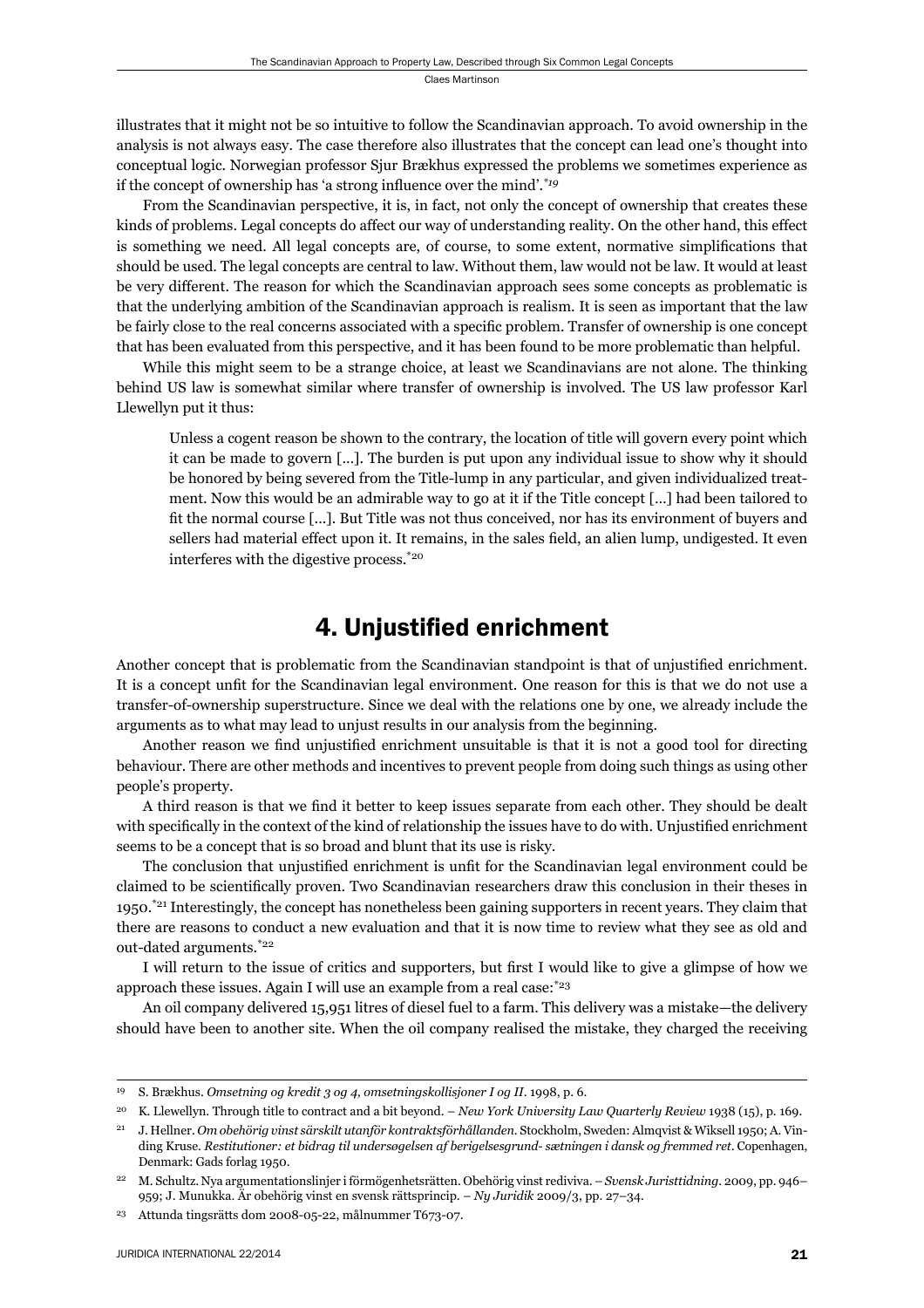farmer, but the farmer refused to pay. Since the parties could not come to an agreement, the case was decided in the local court. The decision was, in the part relevant here, very brief:

By using the diesel without paying for it [the farmer] made such an economic gain that he, according to general private-law principles on unjustified enrichment, reasonably should have to pay.

The decision does not follow the Scandinavian approach. In fact, it is rather remarkable that the judge refers to unjustified enrichment. More important, however, is that the example shows something that the critics of this concept have claimed for decades. If we accept this concept, lawyers will stop analysing the issues and instead just decide by using the concept. The results might then be rather haphazard. One could, for example, argue that it is actually the oil company who make an unjust profit, since they forced the farmer to, in effect, become their customer.

If the diesel case were to be handled in a Scandinavian functional way, the analysis could involve addressing circumstances such as these: Whose mistake was it that the diesel was used? Was someone careless? To what extent was the use made knowingly? At what point in the course of events did any of the parties respond to the wrongful delivery, and how? Was it before or after the farmer started to use the fuel? What consequences would a norm built on the decision lead to? How would people in the diesel market behave if one were to make a decision of a certain kind? Who would stand what risk if the decision were to be one way or the other? How frequent could cases such as these become? What sums do they involve?

In other words, the Scandinavian approach deals with these issues contextually. In the Scandinavian legal systems, there are, in my opinion, rather few examples of problems with unjustified-enrichment issues. It is always hard to say something about the reality from the empirical evidence of a lawyer, but it is a fact that the concept of unjustified enrichment has not been used in our tradition. We have managed without it.

As I mentioned in the beginning, there is, however, some debate on the issue nowadays. Some hold that the Supreme Court actually did use the idea of unjustified enrichment in an *obiter dictum* and also made one or two decisions wherein they used such a principle. Others hold that this just wishful thinking. The debate has not come very far yet.\*24 I could illustrate this by describing a debate I participated in myself. A professor who is in favour of the concept of unjustified enrichment used this simile: 'We should wake "the corpse" and see how it will solve thousands of legal problems that we have!' Since I represented the other side in the debate, I replied: 'But isn't it enough to **imagine** the results we will get if we ask a corpse to solve thousands of legal problems?'

In any case, there is reason to do more research into how we actually handle these problems. This is already one subject of research projects, but more could be done.\*25 Among the important reasons for doing this research is that we must be able to communicate with lawyers internationally on how we deal with these issues.<sup>\*26</sup> Another reason is that Scandinavian law is under such international influence that we need to remind ourselves of what we actually have instead. To some Scandinavian lawyers it might now seem that our law is underdeveloped. Under such circumstances, it is easier to prefer to have something before not having something. It can therefore appear easier to have the concept than to refrain from it.

## 5. The coming into existence of a claim

'The coming into existence of a claim' is a long-winded way of expressing a concept. This concept is applied nonetheless and can be found in, for example, the DCFR.<sup>\*27</sup> For the Scandinavian approach, this concept might well be the most troublesome one of all to deal with. From what I have described so far, it follows that the Scandinavian approach strives after not letting conceptual logic be decisive. That outcome is hard

27 DCFR III – 5:106.

<sup>24</sup> Another reason can be illustrated by the Finnish experience, wherein the concept is used but at the same time criticised, in such a way that the situation can be described as exhibiting strong dualism. This dualism is seen as unproblematic in practice, however, since the question has never been a big issue. T. Wilhelmsson. Comment at Nordiska Juristmötet 2008 (p. 438 in the proceedings document *Nordiska Juristmötet 2008*). See http://jura.ku.dk/njm/38/monsen-erik/ Debat i pdf-format.

<sup>25</sup> See, for example, E. Monsen. *Berikelseskrav. Vederlagskrav og vinningsavståelseskrav ved urettmessig utnyttelse av ting og rettighet*. Oslo, Norway: Cappelen Akademisk Forlag 2007; E. Monsen. Uberettiget berigelse (obehörig vinst) som grundlag for betalingskrav. – *Nordiska Juristmötet 2008*, pp. 337–353. See http://jura.ku.dk/njm/38/monsen-erik/.

<sup>26</sup> Compare T. Wilhelmsson (see Note 24), p. 439.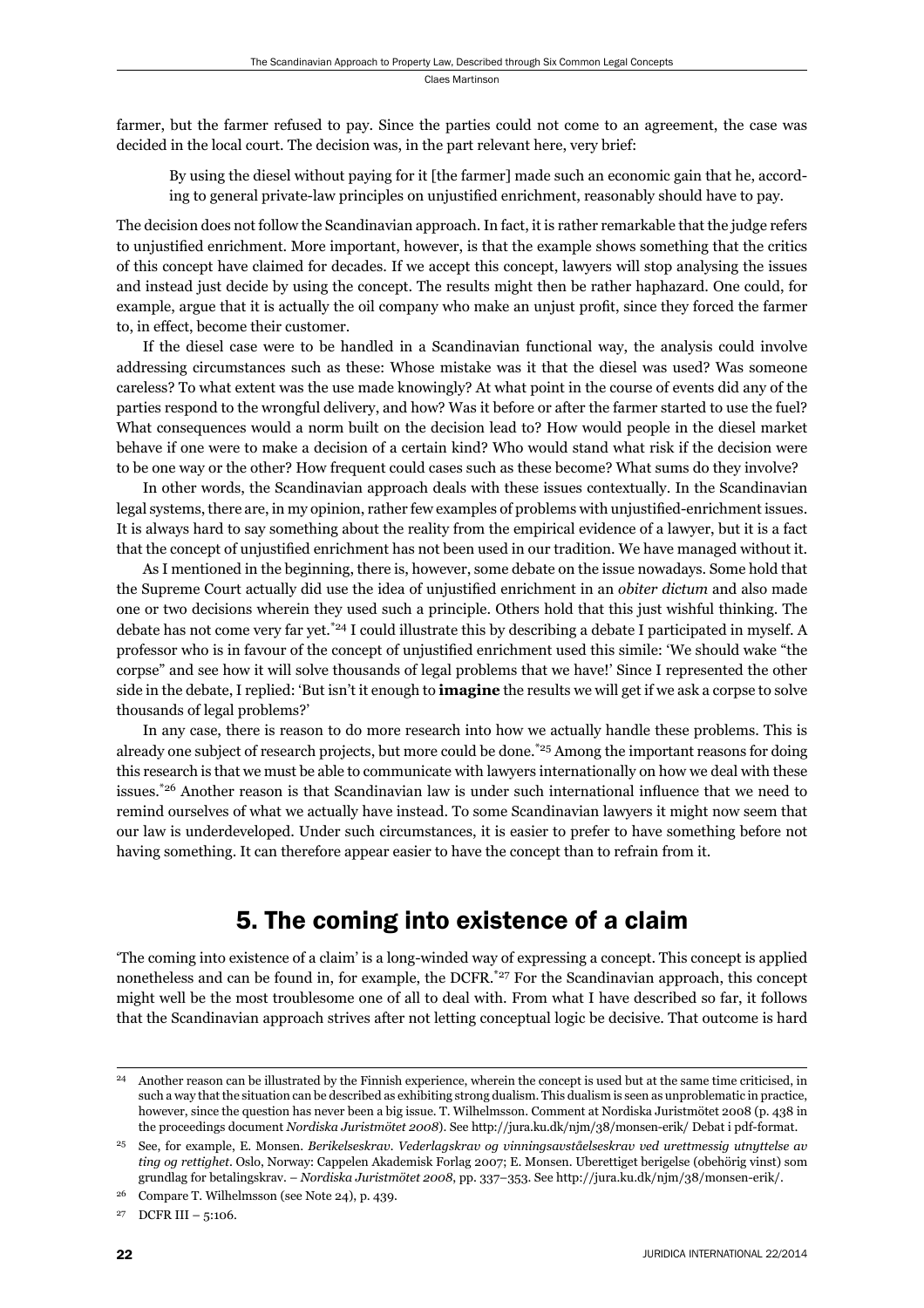to avoid, however, when the concept is all about describing whether a relation includes something or not. Since we need to communicate whether the relation at a certain point in time involves a claim or not, it is hard to avoid the concept.

For this reason, the Scandinavian legislators have not been able to avoid the use of the concept in their legislation. It is probably fair to say that there has not even been such an ambition of avoidance. We do have several rules wherein the legislator has used the term 'the coming into existence of a claim'. The Act on General Limitation is one of these, and another is the *actio Pauliana* rule on rescission of security given to a creditor for existing debt. One can find rules of this sort in diverse fields of legislation, among them marriage law, the law of succession, an act on promissory notes, the law of legal procedure, and debt enforcement law.

The Scandinavian approach to rules such as these is to hold that the concept is dependent on the purpose of the rule. This means that we have no general idea as to when a claim comes into existence. Instead we say that the moment in time differs with the context. In theory, one result could be described as a specific claim being able to be seen as coming into existence at different times when we use different rules.

What I have just said might seem remarkable, or worse. The logic behind this approach is, however, that we prefer being able to decide on the solution to a problem with priority to the real interests in the relevant context. The directly relevant arguments should be decisive. It is of low relevance to hold that it has been decided that the claim came into existence at a certain point in time in relation to another kind of conflict than the one at hand. As I have explained when considering transfer of ownership, we like to deal with each issue separately, without connecting the issues to a superstructure. The coming into existence of a claim is such a superstructure. Unlike when dealing with the concept of transfer of ownership, we do use the phrase 'coming into existence of a claim'. In actuality, we even use the concept. What we do, however, is to use it contextually.

To illustrate the approach, I shall give an example. There is a real case behind this example too:\*28

A supplier of clothing and a clothing store made a contract in March 2004. The supplier undertook to make deliveries of clothing on certain dates. Deliveries were made for a time, up until December 2004, when the clothing store went bankrupt. It was a private limited company. Under Swedish law, an owner can become personally liable if continuing to do business with a nearly insolvent company unless he completes certain formalities and investigates the financial situation. The owner of the supplying company had not done this. Therefore it was claimed that he should be liable for all debt that had come into existence in the final months before the bankruptcy.

The legislation stipulates liability for all claims that have come into existence during a certain period. Two alternatives were discussed in connection with the case at hand. One alternative was that the claims proceeding from the contract came into existence when the parties signed the contract. The other alternative was that they came into existence when each respective delivery was made. In the latter case but not the former, the owner would be liable.

The case I refer to was settled out of court, but there is illustrative argumentation to be considered from the case nevertheless. It is from a legal opinion that the store obtained from a former president of the Supreme Court.\*29

The former president began his reasoning by pointing out that the purpose of a rule can be of importance when one is determining the time at which a claim came into existence. After this, he claimed that the direct purpose of the rule in question is to protect the creditors by giving some creditors security. He also claimed that the indirect purpose is to provide an incentive to investigate the financial situation. According to the former president, these purposes should not be seen as of any 'special nature'. Accordingly, he argued, there is no reason for divergence from the ordinary view on when a claim comes into existence. This is the day the contract is signed. With a possible exception for contracts that can be terminated through notification, the former president claimed that this is 'generally the most natural' solution.

This one paragraph describes the essence of the argument. What the former president does, in other words, is to argue that, in essence, there is a natural resolution of the issue. The remainder of the eleven pages consists of briefs on what other authors have claimed in legal doctrine and of comparisons with other rules wherein the coming into existence of a claim is a requisite.

The case seems to have been settled, but it was first tried in Stockholms tingsrätts dom 2009-02-18, målnummer 14-935-06, and appealed to Svea Hovrätt, 2009-03-10.

Legal opinion of T. Gregow. Received by Stockholms tingsrätt, 2008-03-26, in the case mentioned.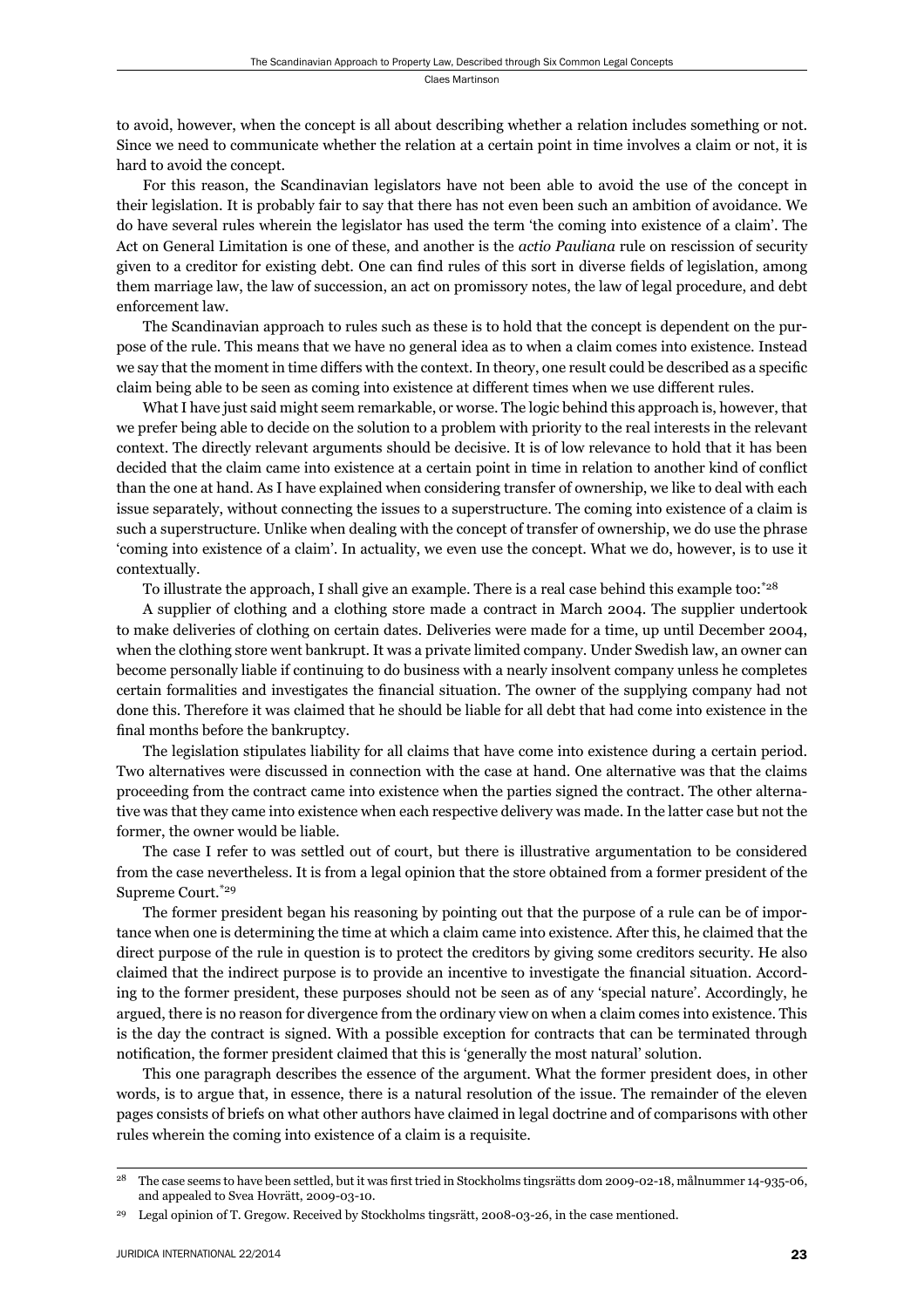From the critical point of view that I adopt here, the conclusion is that even the best of Scandinavian lawyers struggle with the concept. The Scandinavian approach is definitely not to deal with issues by deciding what is the most 'natural'. That would be equivalent to deciding on something other than the real issue.

The real question to ask is another one. It could be put this way: Should an owner of a private limited company be personally liable for deliveries that he receives in accordance with an existing contract if said owner fails to perform the statutory investigations into the financial situation?

This question should be dealt with through consideration of elements such as the consequences, the frequency, the size of the liability, possible effects on the market, and so on. If the decision is that he should be liable, the claim should be seen to come into existence when the deliveries were received, and vice versa.

The effect of the approach as described might seem remarkable. It should be noted, therefore, that the relevant liability rule in the Swedish Companies Act has been questioned. It has been held that it would be much better to rewrite the rule and make it more in accordance with the real question. The rule could be instead that the people behind a company should be liable if they act negligently toward others when they ought to know that the other company is going bankrupt.\*30

Regardless, there is, of course, reason to question the Scandinavian approach when one considers how we use the concept of the coming into existence of a claim. Indeed, some Scandinavian lawyers have done so in recent years.\*31 They ask whether it wouldn't be better to actually build the system on a simple principle—e.g., that all contractual claims come into existence when the contract is signed. If this is taken as the starting point, the legislator could make deviations from this point where finding it necessary. So far, this critique has not had much impact. The axiomatic counter-argument is that there are so many situations wherein the concept might be relevant that it is very hard to foresee what the needs for deviations might be and that this situation could lead to an increased risk of problems being solved through conceptual reasoning rather than consideration of the real issues.

#### 6. *Accessio*

The next concept to explore is *accessio*. Most Swedish lawyers do not know what this concept means. After all, we have used it very little. Our rules on *accessio* are limited to a few specific contexts, and even then we do not use the word. The reason for this is that the Scandinavian approach deals with relations. *Accessio* pertains to objects, and objects should not be at the centre of attention; people should. Again, objects are conceptual. This entails a risk of the definitions of objects becoming the means of deciding the outcome of a conflict.

To illustrate the Scandinavian approach to *accessio* issues, I will use an example invented for a textbook: B sells old cars. The car stereo in one of the cars is nice, so A buys just the stereo. B and A agree to leave the stereo in the car until the next week. When B sells the car the next day, he forgets about the matter. The buyer of the car, C, takes the car with him.

A Scandinavian lawyer would deal with this case as a good-faith acquisition. The relationship between people is what should be dealt with. For us, it would be strange to start dealing with the case by deciding that the stereo is a part of the car until being removed from it.

This does not mean that the problem of *accessio* disappears. On the basis of the Swedish Act on Acquisition of Chattels in Good Faith, A shall have a more or less limited priority. If C acted in bad faith, A shall have direct priority before C, and if C acted in good faith, A shall have the right to pay C and thereby obtain the stereo. The reason that these problems have not been given much attention lies in the nature of the Scandinavian approach. These problems do not arise frequently, and the parties deal with the situation pragmatically in many cases. In the event that A has to pay C in order to obtain the stereo, A would probably not wish to pay the value of the stereo and the costs that C will incur. In the case of A being given direct priority, the problem might be resolved by C paying A.

As you can see, this is not an elaborate way of dealing with these issues. There is, however, a general preference here too. Do not create norms on issues that have had little practical importance. The

<sup>30</sup> As suggested by S. Lindskog in his speech at Göteborgs Domarakademi, in Gothenburg on 19 September 2011.

<sup>31</sup> See, for example, M. Schultz. Skadeståndsfordrans uppkomst. – *Juridisk Tidskrift* 2010/11, pp. 870–889; J. Heidbrink. Tankar om kontraktfordringars uppkomst. – *Juridisk Tidskrift* 2010/11, pp. 858–869.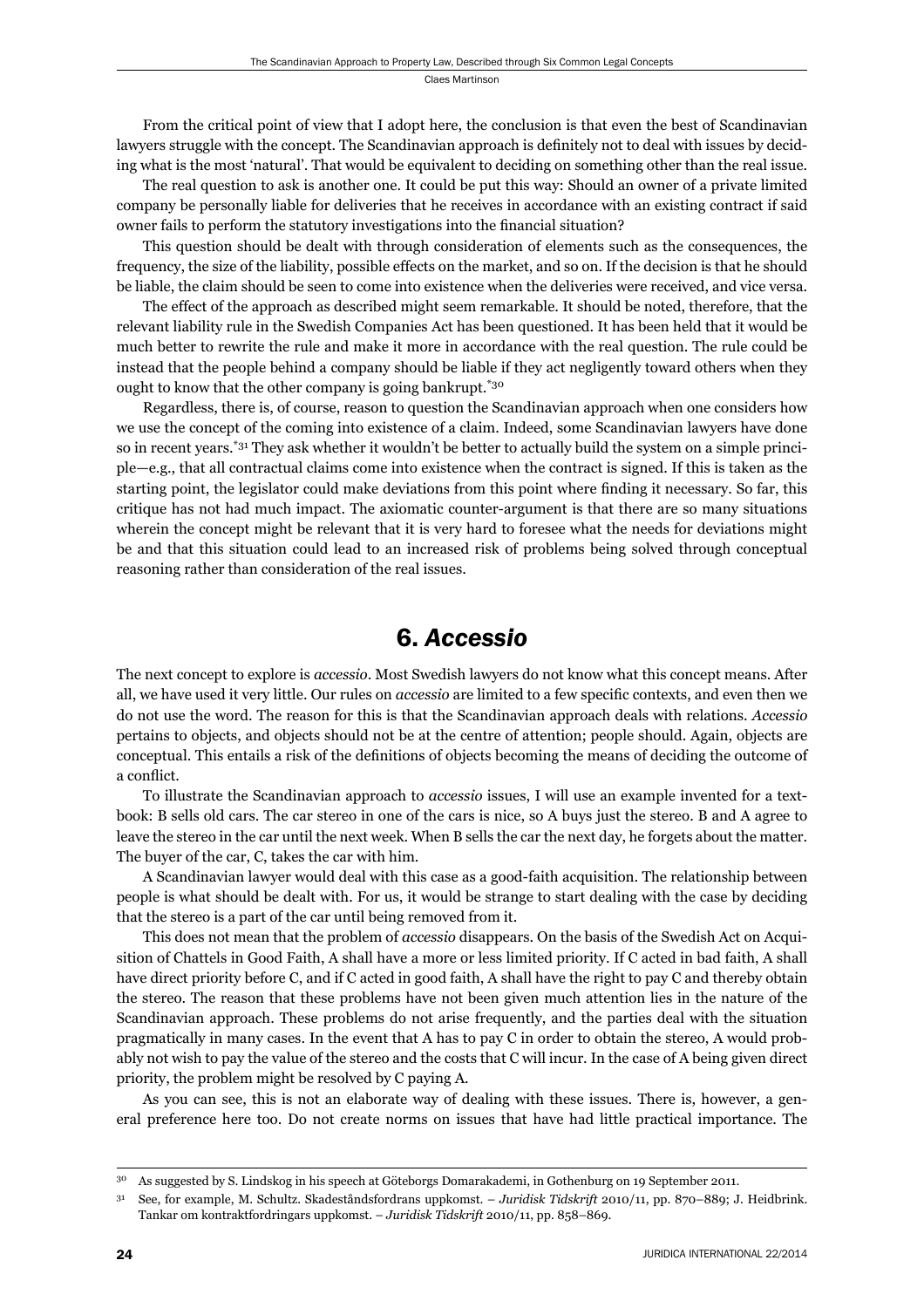Scandinavian legislator has applied this policy for a long time, and said policy is in this respect comparable to common law.

Still, we do have some specific rules on *accessio*. There are rules on what should be seen as a part of land or a part of buildings. There are also rules for ships and aeroplanes. Interestingly, these rules can be described as a mix between the relational and the conceptual. The rules for land and buildings draw a distinction between objects in light of the background: objects that have been attached by someone other than the landowner can be excluded from accession. The same goes for objects that the landowner attached without regard for the fact that someone else claims them.<sup>\*32</sup>

It should be pointed out also that we might now see development of a more general principle affecting accession. The general problem has been raised in Scandinavian legal research.\*33 A principle of *accessio* is not something strange to have in the Scandinavian environment. It just needs to mesh well with the relational starting point of the Scandinavian approach.

### 7. *Traditio*

The concept of *traditio* is used somewhat differently between the individual Scandinavian countries. Here, I will look only at *traditio* in Sweden and only at the buyer's position in the case of the seller's bankruptcy. The latter example illustrates both the strengths and the weaknesses of the approach.

The Swedish principle of *traditio* has to a large extent been developed by judges' decisions. Over the last 50 years, this development has increasingly been driven by the argument that *traditio* prevents creditor fraud. The deciding issue when one is drawing the line for priority has, therefore, become whether the seller is cut off from his possibilities for controlling and disposing of the goods. This is a problematic norm, since the Swedish *traditio* principle does not leave room for agreements to leave the goods with the seller. What the buyer can do is register an acquisition when the goods are left with the seller, but the registration rules are not suitable for every kind of transaction. In some situations, it has, therefore, been hard to figure out what to do.

One category of difficult transactions has involved two companies with the same person as the sole owner. Since the owner controls the goods and can dispose of them for the selling company after the transaction, some have held that the company buying the goods should not get priority. This was consequential to the conception that cutting off the possibility to control and dispose of the goods should be decisive.

When the Supreme Court finally, in 2007, got a chance to decide on a refined case, they gave priority to the buying company.\*34 They reached this decision by using the above-mentioned control and dispose argument. Since the owner of the company would be liable for embezzlement if he disposed of the goods for the selling company, the selling company had lost enough of its control. The judges pointed out that it was important that the crime would truly be embezzlement and not the milder form of offence—disposing of property to the detriment of someone else's right. They meant that the decision would not be consistent if the milder form had been enough, since every seller is liable for that offence if he disposes of what he has already sold. If the boundary were drawn there, there would, according to the judges, never be a need to fulfil the requirements of *traditio* and registration for 'all transactions'.

The decision is in line with the Scandinavian approach. What the judges do is see function as more important than form. The transaction has the effect of the owner having less incentive to dispose of the goods for the seller's account.

There is, however, much that can be said about the reasoning in this case, also from the perspective of the Scandinavian approach. In many ways, the decision is actually not a very characteristic one in this legal culture.

One central point of criticism has to do with the argument that all transactions would be affected by the resolution of this case. This claim is not at all characteristic of the Scandinavian approach, and one could question whether this is really what the judges mean. The judges may well have decided that transactions between companies that have the same representative are exempt from *traditio* in certain circumstances.

<sup>32</sup> Jordabalken 1970:994, Chapter 2.

<sup>33</sup> P. Strömgren. *Tillbehör och accession*. Uppsala, Sweden: Iustus förlag 2012.

<sup>34</sup> Supreme Court case NJA 2007, p. 413.